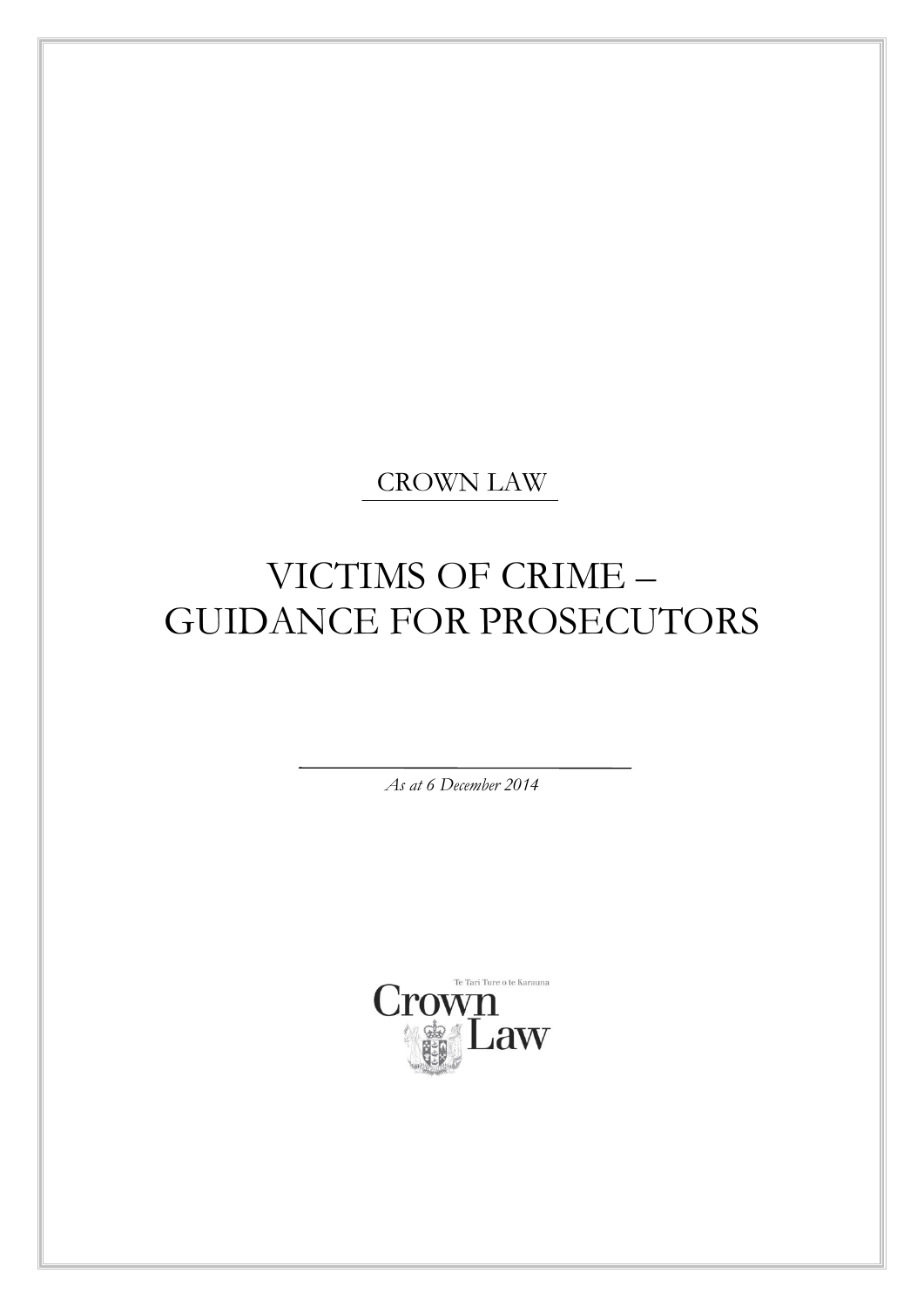## **CONTENTS**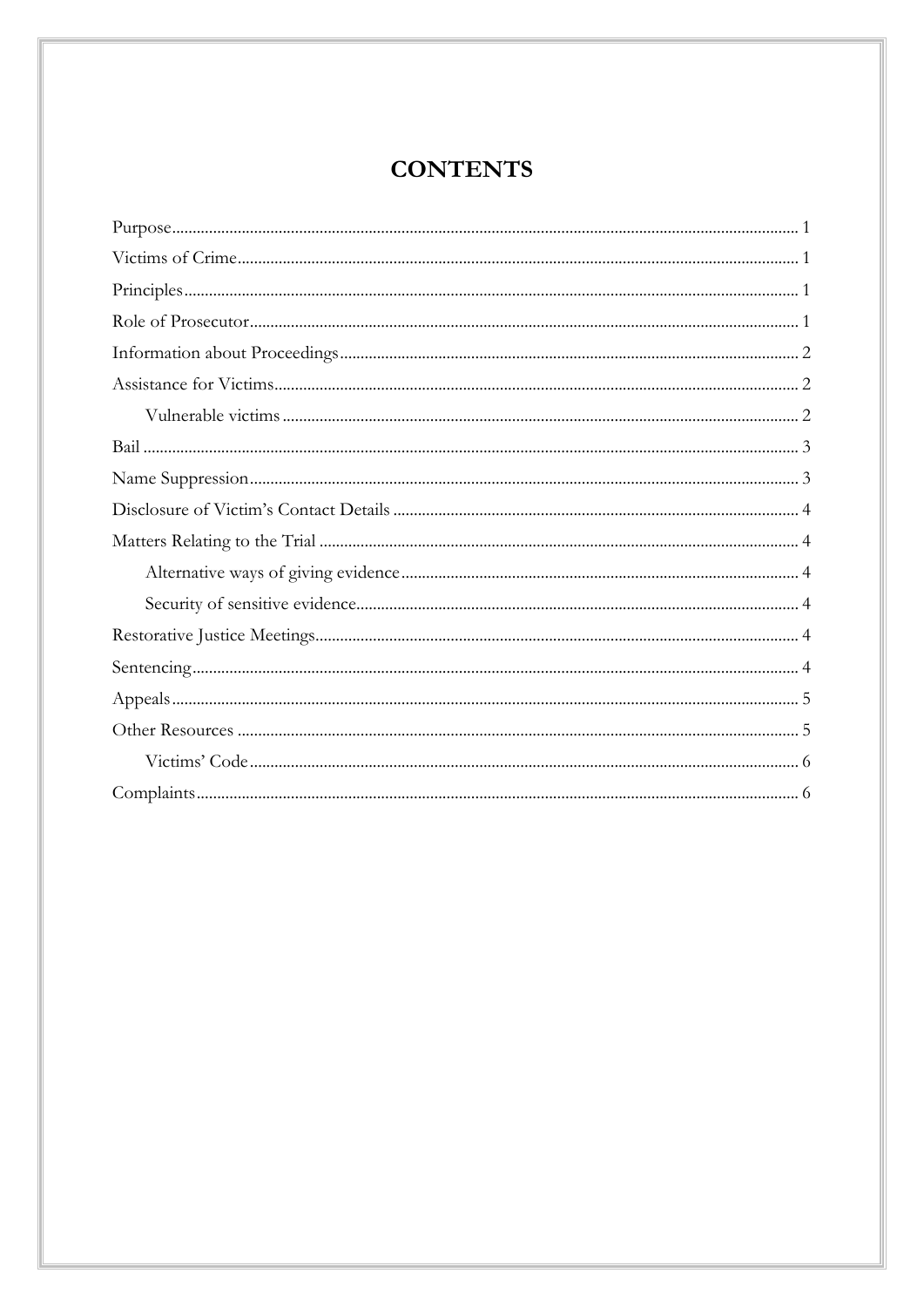### <span id="page-2-0"></span>PURPOSE

- 1. The Victims' Rights Act 2002 (the Act) sets out certain requirements for those who deal with victims of crime. The Act imposes obligations on prosecutors as well as investigating authorities, with a view to enhancing the treatment and rights of victims.
- 2. The purpose of this protocol is to provide guidance to prosecutors dealing with victims of crime in accordance with the requirements and the spirit of the Act.
- 3. The Solicitor-General expects all prosecutors, whether conducting public prosecutions or Crown prosecutions, to comply with this protocol. The term "prosecutor" is used throughout and includes Crown prosecutors, Crown Law staff, prosecutors from government agencies and instructed counsel.
- 4. This protocol is made pursuant to the *Solicitor-General's Prosecution Guidelines* 2013. To the extent there is any inconsistency between those Guidelines and this protocol, the protocol is to be preferred.

### <span id="page-2-1"></span>VICTIMS OF CRIME

- 5. In this protocol the term "victim" has the meaning given to it by s 4 of the Act. It includes a person against whom an offence is committed and:
	- 5.1 The immediate family members of a victim who, as a result of an offence, is deceased or who is incapable of looking after his or her own affairs;
	- 5.2 The parents or legal guardians of a victim who is a child or young person.

### <span id="page-2-2"></span>PRINCIPLES

- 6. The overarching principles for prosecutors to follow when dealing with a victim of crime are:
	- 6.1 To treat the victim with courtesy and compassion; and
	- 6.2 To respect the victim's dignity and privacy.
- 7. The key means of observing these principles is through the provision of information to ensure the victim understands what is happening at each stage. The prosecutor should explain to the victim, or have the officer or investigator in charge or a Victim Adviser explain, the court process and procedure. The prosecutor should keep the victim informed of what is happening during the course of the proceeding.
- 8. Prosecutors should seek to protect the victim's interests as best they can whilst fulfilling their duty to the court and in the conduct of the prosecution on behalf of the Crown.

### <span id="page-2-3"></span>ROLE OF PROSECUTOR

9. The prosecutor acts in the public interest when conducting a prosecution and does not act for a victim or the family of a victim in the same way as other lawyers act for their clients. Prosecutors must nonetheless always be mindful of the consequences for the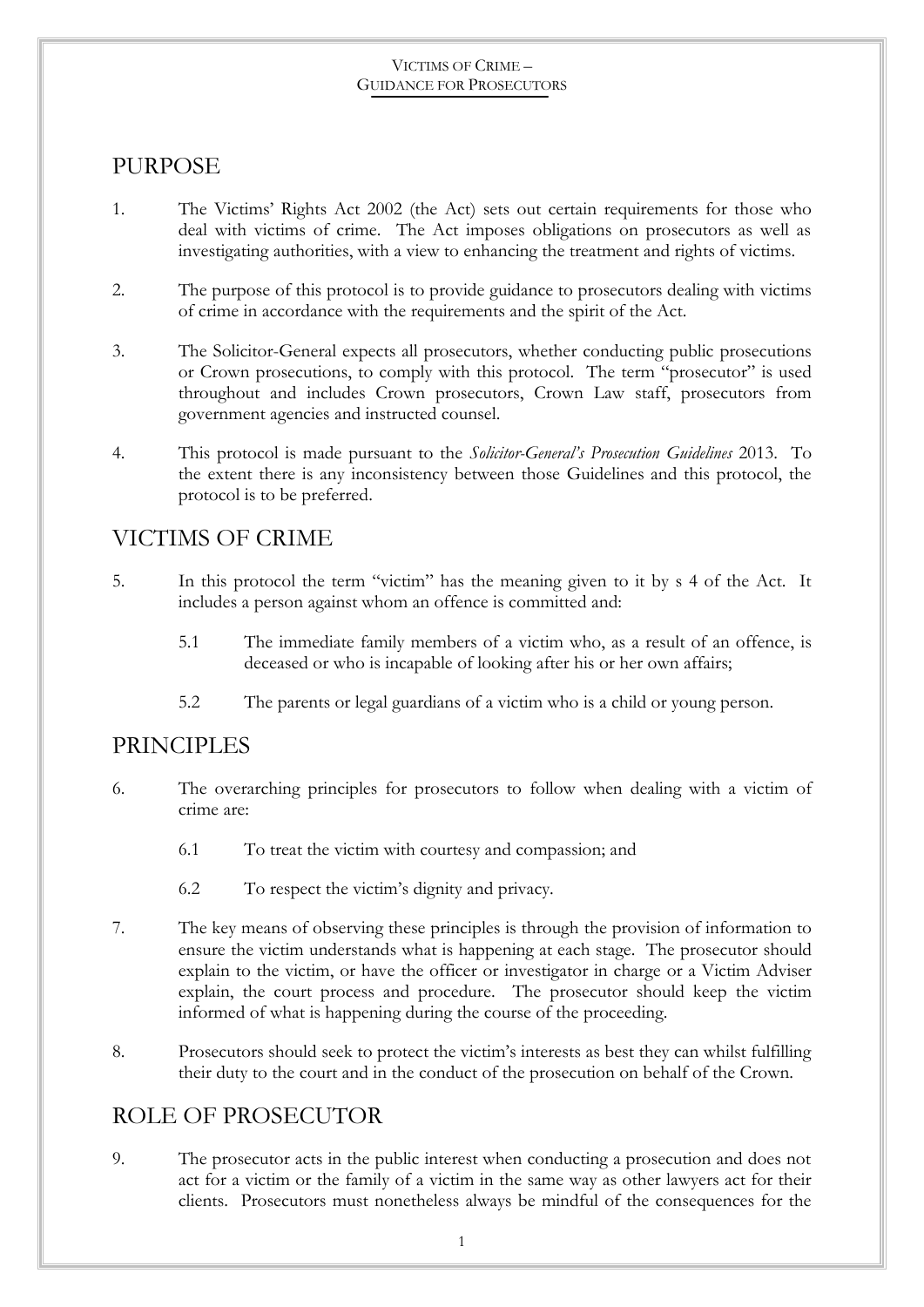victim, and take appropriate cognisance of views expressed by the victim or the victim's family, in relation to any significant decision relating to the proceedings.

10. Prosecutors should ensure the victim has a clear understanding of the proper role of the prosecutor.

### <span id="page-3-0"></span>INFORMATION ABOUT PROCEEDINGS

- 11. Victims must be given certain information relating to the prosecution of the offence committed against them. The prosecutor should liaise with the officer or investigator in charge to ensure the victim is kept duly informed regarding:
	- 11.1 What charges have been filed and any changes that are made to those charges. It is important that charging decisions are properly explained to the victim.
	- 11.2 What the victim's role entails as a witness for the prosecution.
	- 11.3 The date and place of the defendant's first appearance in court, any pre-trial hearings and the trial itself. The victim must also be advised of the outcome of the prosecution (including conviction, acquittal or a finding that the defendant is unfit to stand trial).
- 12. Information may be given to the victim and/or the victim's support person, which includes a person nominated by the victim in writing to receive information on his or her behalf.
- 13. When there are very large numbers of victims (as may be the case, for example, with serious financial crime) it may not be practicable to identify or contact each victim individually. Prosecutors may consider alternative ways of meeting their obligations under the Act to provide information about proceedings. For example, information may be provided on a website or via an enquiries line. In these cases, victims must be made aware of how they should go about accessing the information.

### <span id="page-3-1"></span>ASSISTANCE FOR VICTIMS

14. Prosecutors should ensure the victim has been referred to Court Services for Victims (Victim Advisers). Victim Advisers can assist by explaining the court process, ascertaining and communicating the views of the victim and, when the victim is to attend court, showing the victim the courtroom. They can also ensure that a victim with special needs has an appropriate support person organised to be in the courtroom if required and that any other special arrangements for the trial are made.

#### <span id="page-3-2"></span>VULNERABLE VICTIMS

- 15. Certain victims have special requirements. Prosecutors must be particularly mindful of the needs of victims of sexual offending, child victims and those who have been the victims of crime involving a death.
- 16. In respect of these victims, the prosecutor should before the trial: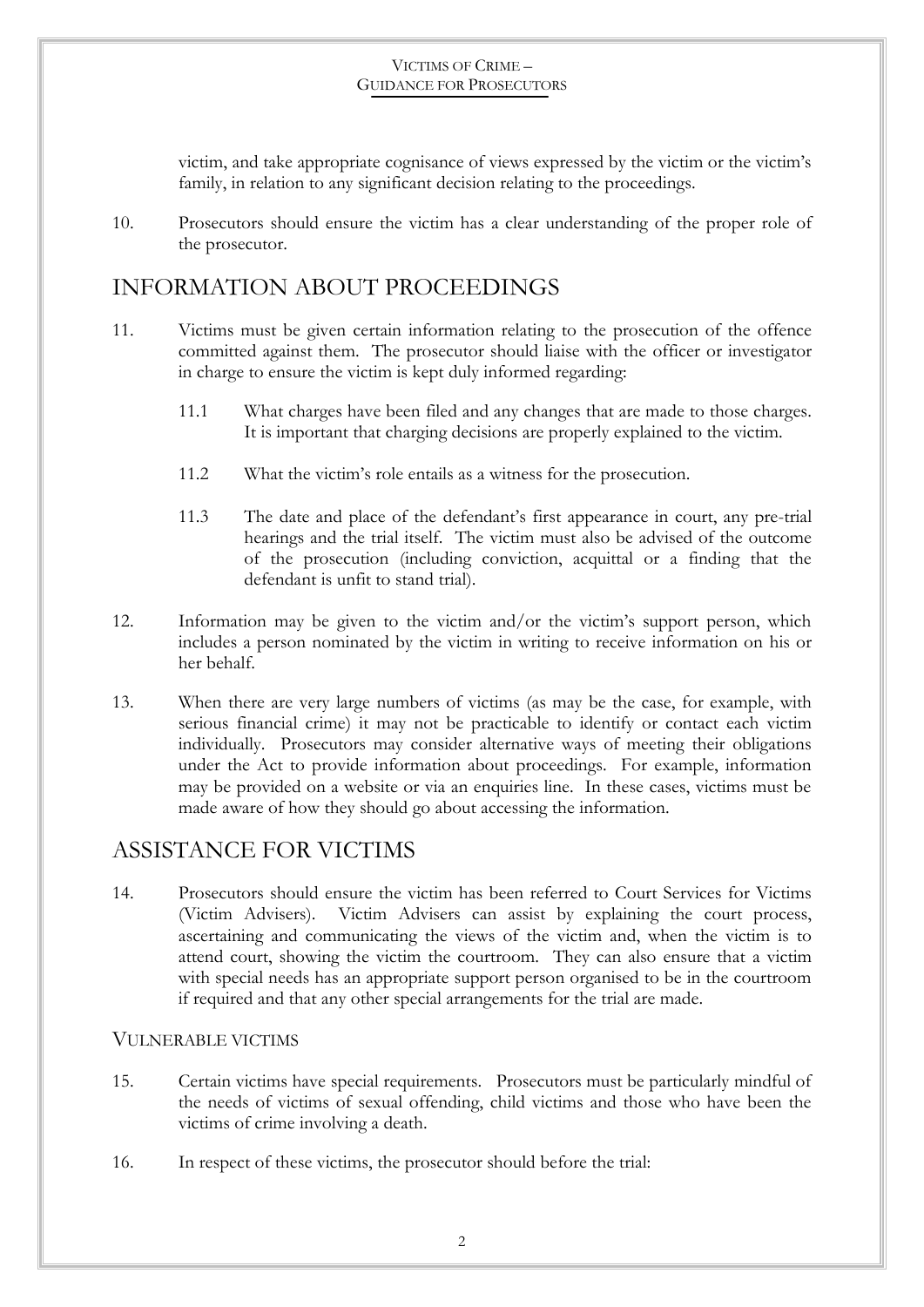- 16.1 Ensure that arrangements have been made for the victim to meet with a Victim Adviser (or a specialist support worker where available), and consider, in conjunction with the Victim Adviser, whether special arrangements for the trial are required. This might include the setting aside of an allocated room for the victim to wait in before giving evidence.
- 16.2 In relevant cases, ensure that any alternative means of giving evidence (e.g. behind a screen) is shown and explained to the victim.
- 16.3 Personally meet with a victim of sexual offending, child victims and victims of offending where death has resulted to discuss the giving of evidence, the court process and any issues which are likely to arise.
- 17. Prosecutors should on request meet the family of someone killed as a result of a crime and explain a decision on a prosecution. In any case involving a death the prosecutor has a role to play in minimising the additional distress criminal proceedings are likely to cause to a victim's family and friends. The bereaved family are likely to be acutely concerned about any major decision taken in the case, e.g. to change the charge or accept a plea to an alternative or lesser charge, or to terminate the proceedings.
- 18. Prosecutors should also be conscious of any special requirements that other vulnerable classes of victims might have. For example, the above requirements are likely to be equally relevant to a victim with intellectual disabilities and, in some cases, a victim with English as a second language.

### <span id="page-4-0"></span>BAIL

19. If the victim is a victim of a specified offence (primarily offences of a sexual nature under Part 7 of the Crimes Act 1961 or other serious assault, and offences causing injury, death or incapacity or raising safety concerns) prosecutors appearing at a bail hearing must obtain, and convey to the court, the victim's views on the application. The prosecutor should explain to the victim that their views on bail will not be determinative, and that the court will need to consider a range of factors when coming to its decision.

### <span id="page-4-1"></span>NAME SUPPRESSION

- 20. In any case where name suppression of the defendant is sought, the prosecutor must ensure the views of the victim are put before the court.
- 21. The prosecutor must also advise the victim of the applicable statutory provisions regarding suppression of their name and other identifying particulars. The victim must be given information regarding the possibility (if any) of the court making an order prohibiting the publication of identifying information about them, and what steps they may take in relation to the making of that order. Where the victim's name and identifying details have been automatically suppressed, the prosecutor should ensure the victim is aware of the ability for victims over the age of 18 years to apply to the court for an order permitting publication.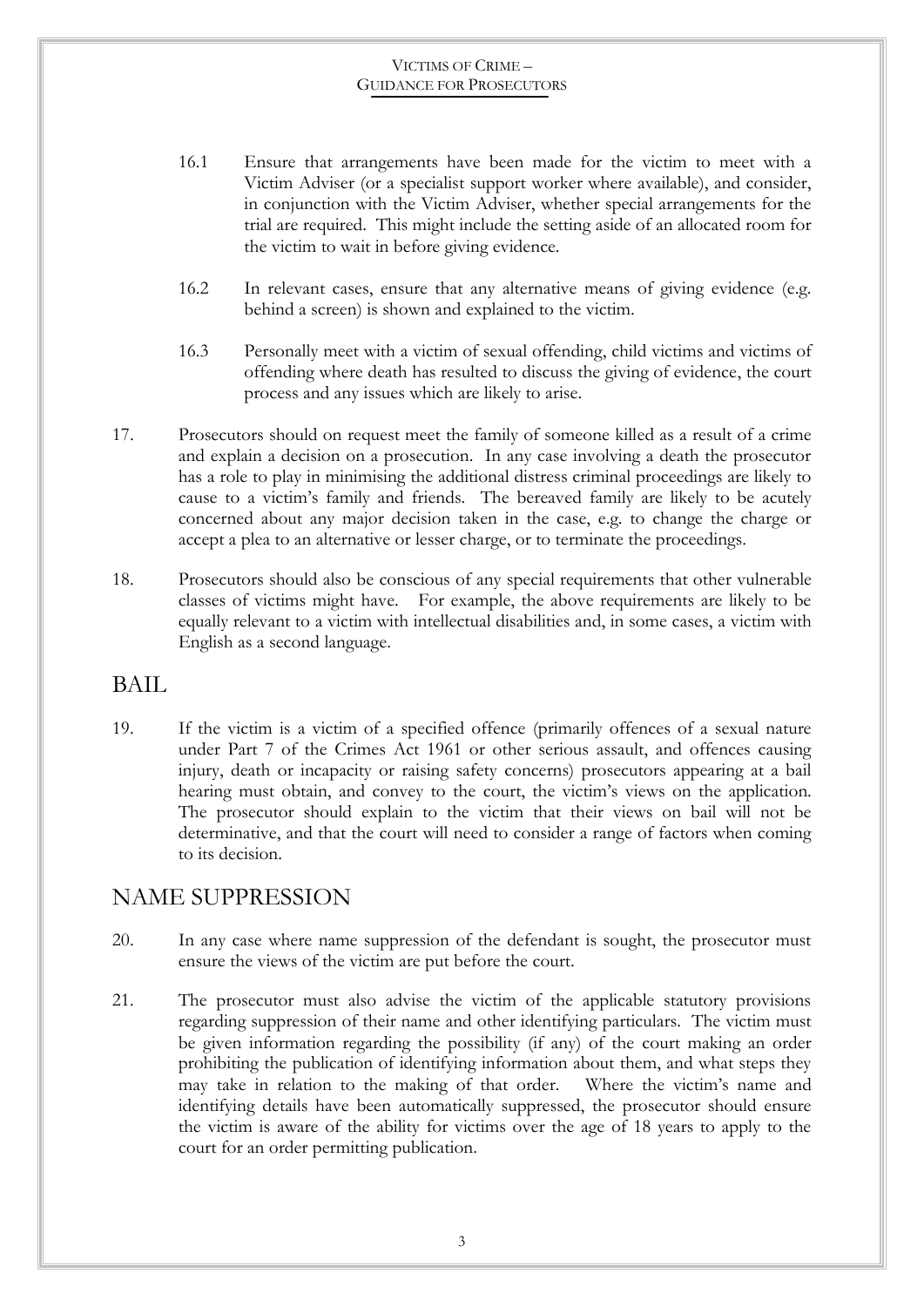### <span id="page-5-0"></span>DISCLOSURE OF VICTIM'S CONTACT DETAILS

22. Prosecutors should be mindful of the requirement for judicial leave where evidence, or other information provided to the court, discloses (or may lead to the disclosure of) the victim's contact details (including the victim's residential address, email address or telephone numbers).

### <span id="page-5-1"></span>MATTERS RELATING TO THE TRIAL

#### <span id="page-5-2"></span>ALTERNATIVE WAYS OF GIVING EVIDENCE

- 23. The Evidence Act 2006 allows a judge to give directions for witnesses to give evidence in an alternative way, such as by audio-visual means or using screens. In each case, the prosecutor should consider carefully whether a particular mode of evidence is appropriate and would improve the quality of the evidence given.
- 24. Where the victim is a victim of sexual offending or serious violent offending, the prosecutor should always consider making a mode of evidence application. The victim should be advised of the availability of alternative modes of evidence and their informed view ascertained.
- 25. Under s 107 of the Evidence Act 2006 prosecutors must apply to the court for directions about the way in which a child complainant is to give their evidence-in-chief and be cross-examined in a criminal proceeding.

#### <span id="page-5-3"></span>SECURITY OF SENSITIVE EVIDENCE

- 26. Prosecutors should have processes in place and provide facilities to protect sensitive evidence such as video recorded interviews. The internet and other technology means it is impossible to prevent distribution of such evidence if it falls into the wrong hands.
- 27. Each Crown Solicitor's office should have a register of such evidence to track who has received it, and the ability to secure evidence within the office.

### <span id="page-5-4"></span>RESTORATIVE JUSTICE MEETINGS

28. Prosecutors should be aware of the requirements of s 9 of the Act and s 24A of the Sentencing Act 2002 in relation to restorative justice meetings, and be able to assist victims who wish to participate in such processes to access them.

### <span id="page-5-5"></span>SENTENCING

29. The prosecutor is required to make all reasonable efforts to ensure that information is ascertained from the victim about the impact of the offending for submission to the Judge sentencing the offender. The victim must be informed prior to giving the information that it will be used for a victim impact statement, and that the statement may be used in sentencing the offender or providing a sentence indication. A full, detailed, up to date and verified victim impact statement should be obtained from the victim and, where appropriate, the victim's immediate family members, by the officer or investigator in charge (at the prosecutor's direction).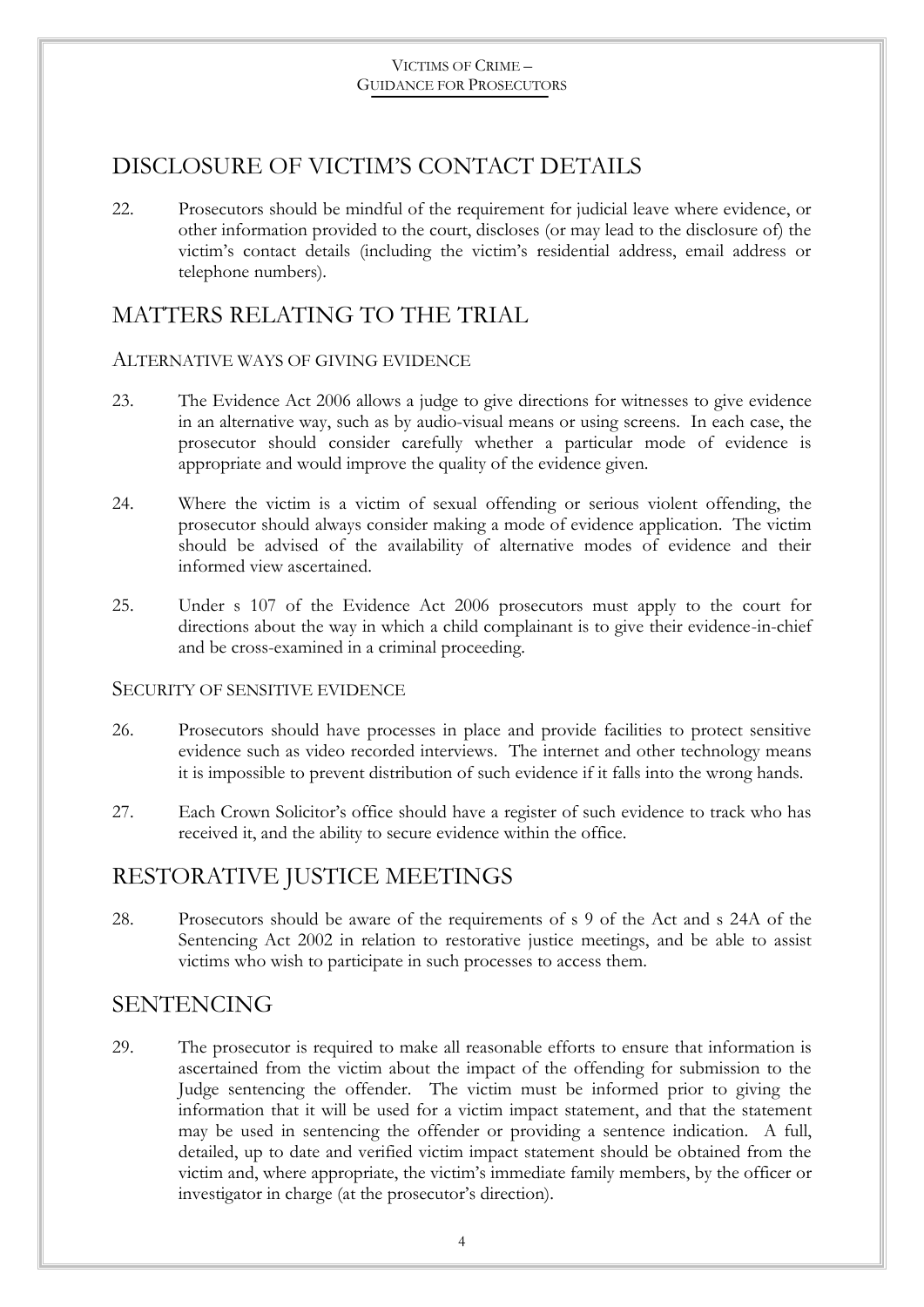- 30. The prosecutor must ensure the victim is properly informed of the purpose of the victim impact statement as set out in s 17AB of the Act, and has access to the Ministry of Justice's Victim Impact Statement Guidelines.
- 31. It is the prosecutor's duty to ensure the statement is a true reflection of the effects of the offending on the victim. It should not contain any irrelevant material or material that is inconsistent with the purpose of a victim impact statement. Prosecutors must exercise their judgment in reviewing victim impact statements which contain such material. Prosecutors should liaise with the officer or investigator in charge to explain to the victim why such passages may need to be removed.
- 32. The prosecutor may consider there are others disadvantaged such that it is appropriate to seek the leave of the Judge to accept a victim impact statement from those people.
- 33. Prosecutors should discuss with the victim how they would like their statement presented to the court. If the victim wishes to read their statement at sentencing, or have the prosecutor or other nominated person read it, the prosecutor must facilitate the victim's request to the Judge. It should be explained to the victim that the Judge may or may not allow the statement to be read and what factors will be relevant to the Judge's decision. In some cases, the Judge may agree to a victim's statement being presented in a manner other than by reading it (for example, if the information ascertained from the victim has been recorded on an audiotape, by playing that audiotape). It is the prosecutor's obligation to apply to the Judge to have the victim's statement presented in an alternative manner.
- 34. In Crown prosecutions, the Crown prosecutor should ensure the officer or investigator in charge advises victims of the outcome of sentencing and fully explains the reasons for the Judge's decision. In all other prosecutions, prosecuting agencies should make the necessary arrangements within their agency or with the court to ensure victims are fully informed of the sentencing outcome.

### <span id="page-6-0"></span>APPEALS

35. Prosecutors should ensure the victim receives notification of an appeal including the hearing date and place and, in due course, the outcome of the appeal including any substitution of sentence on appeal.

### <span id="page-6-1"></span>OTHER RESOURCES

- 36. There are a number of agencies and resources available to assist victims. These include Victim Advisers (Court Services for Victims) and community agencies such as Victim Support, Women's Refuge and various pamphlets and information services. Prosecutors should ensure they are aware of local services and resources so victims can be referred to these where necessary.
- 37. In practice, the officer or investigator in charge will make the referral to Court Services for Victims and other services but in appropriate cases prosecutors should recommend a referral.